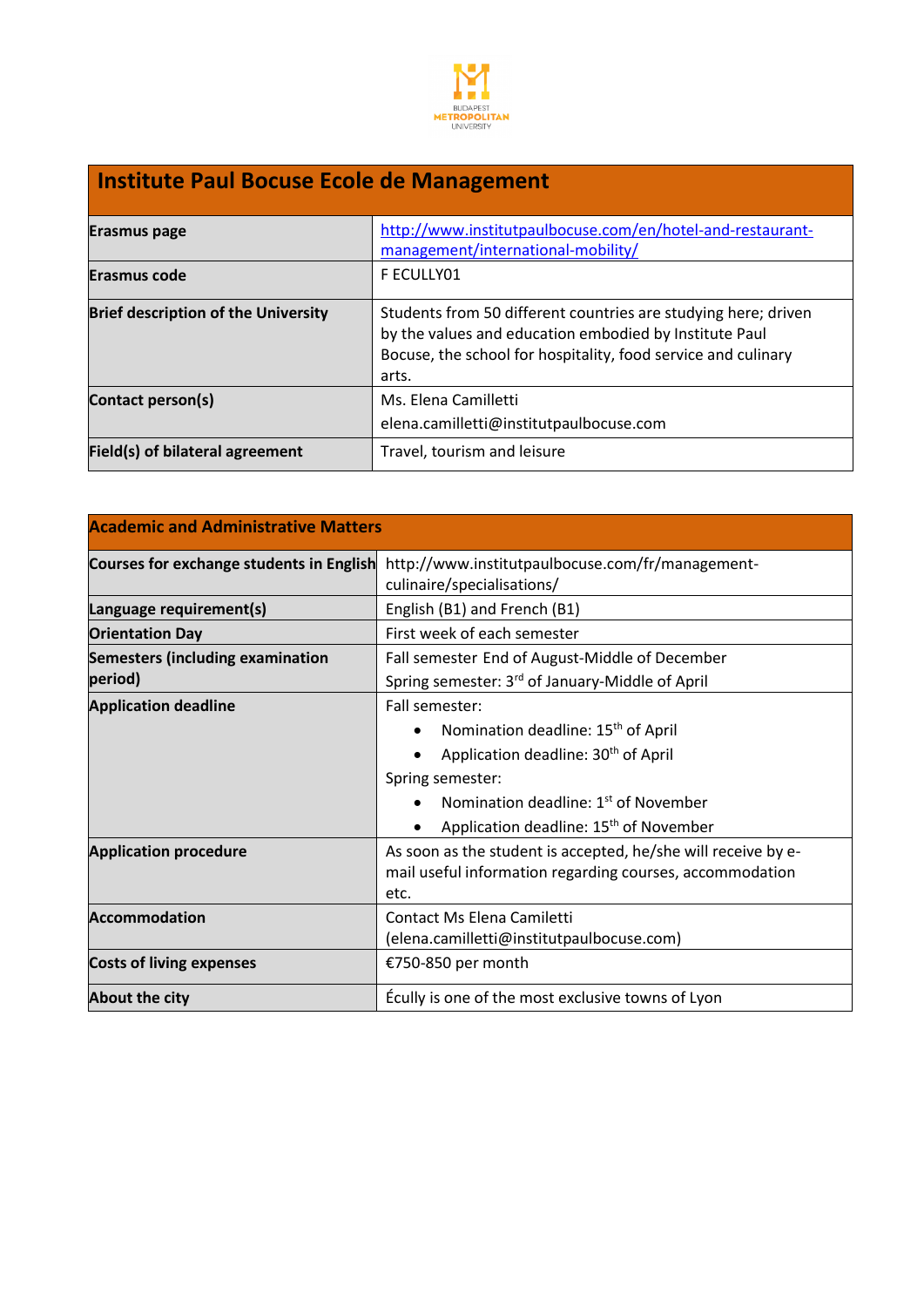



## Information Sheet

*Academic Year 2019-2020*



| <b>GENERAL INFORMATION</b> |                                                                                        |
|----------------------------|----------------------------------------------------------------------------------------|
| Name and address           | <b>INSTITUT PAUL BOCUSE</b><br>Château du Vivier - BP 25 - 69131 ECULLY CEDEX - FRANCE |
| Website                    | www.institutpaulbocuse.com                                                             |
| <b>Mailing address</b>     | elena.camilletti@institutpaulbocuse.com                                                |
| <b>Phone number</b>        | TEL + 33(0)4 72 18 02 20<br>FAX +33(0)4 78 43 33 51                                    |

| <b>CONTACTS</b>                                |                                                                                                                                                |
|------------------------------------------------|------------------------------------------------------------------------------------------------------------------------------------------------|
| Your contact person<br>at Institut Paul Bocuse | International Student Mobility Officer<br>Ms. Elena Camilletti<br>TEL. +33 (0)4 72 18 02 20<br>E-mail: elena.camilletti@institutpaulbocuse.com |
| <b>International Developpement</b>             | Ms. Angelika CAILLON<br>TEL. +33(0)4 72 18 02 20<br>E-mail: angelika.caillon@institutpaulbocuse.com                                            |

| <b>RECOMMENDED LANGUAGE SKILLS</b>                    |                                                                             |
|-------------------------------------------------------|-----------------------------------------------------------------------------|
| Language of instruction                               | French & English                                                            |
| Recommended language of                               | B2 (Commmon European Framework of Reference for Languages)                  |
| instruction level: Student Mobility for Studies       | http://europass.cedefop.euopa.eu/en/resources/european-language-levels-cefr |
| Recommended language of                               | B2 (Commmon European Framework of Reference for Languages)                  |
| <b>Instruction level: Staff Mobility for Teaching</b> | http://europass.cedefop.euopa.eu/en/resources/european-language-levels-cefr |

| <b>STUDENTS AND STAFF WITH DISABILITIES</b> |                                                                                                                                                                                                                                                                                                                                                                                                                             |
|---------------------------------------------|-----------------------------------------------------------------------------------------------------------------------------------------------------------------------------------------------------------------------------------------------------------------------------------------------------------------------------------------------------------------------------------------------------------------------------|
| <b>General information</b>                  | The needs of physically disabled mobile participants are taken into account in the<br>facilities. Special exam arrangements can be made for disabled students to the<br>extent that is practically possible. Mobile persons with special needs are advised<br>to inform the International Services about the needs already before arrival.<br>Information concerning the health of students and staff is kept confidential. |
| Contact                                     | elena.camilletti@institutpaulbocuse.com                                                                                                                                                                                                                                                                                                                                                                                     |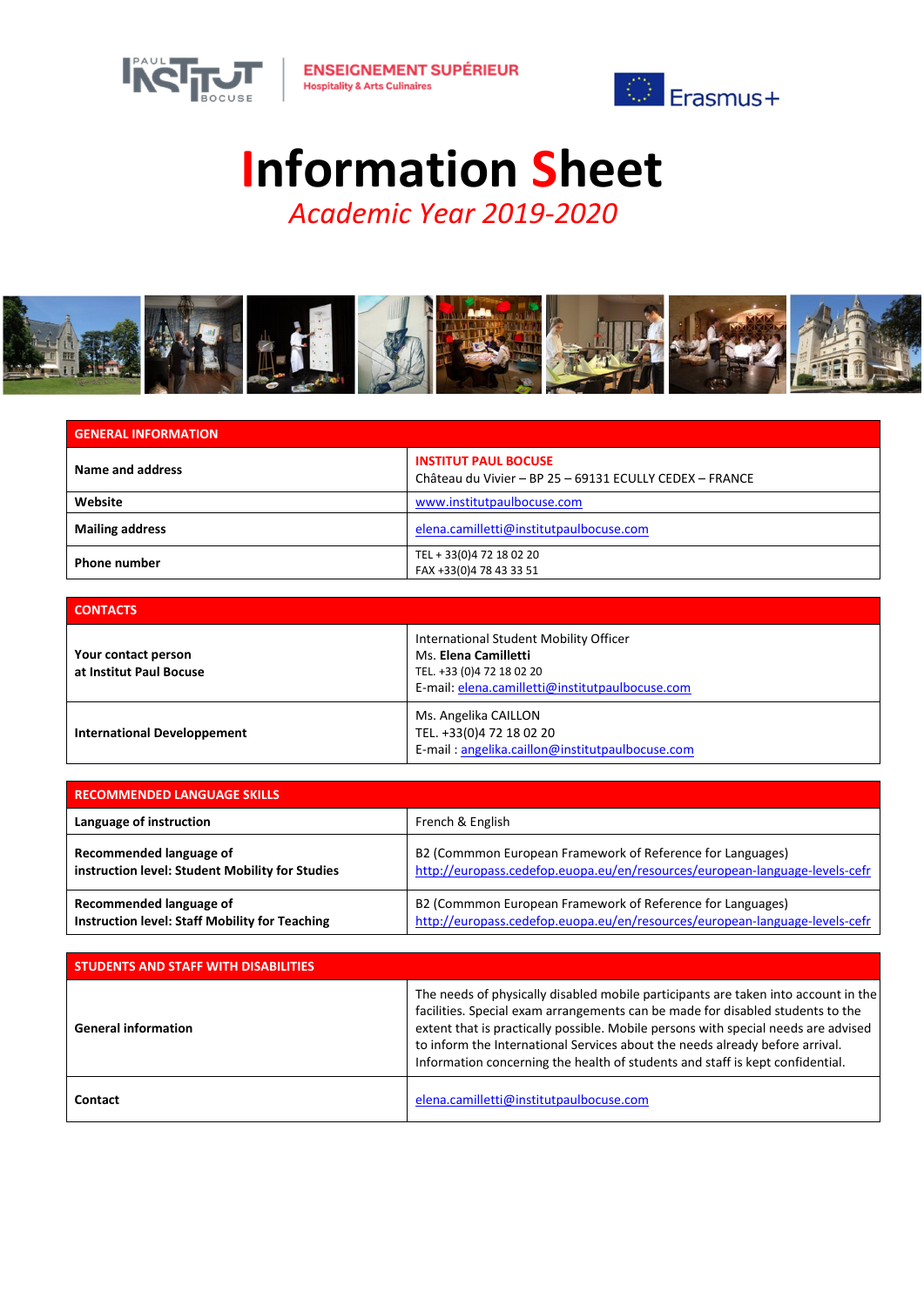

**ENSEIGNEMENT SUPÉRIEUR**<br>Hospitality & Arts Culinaires





## ADMISSION FOR EXCHANGE STUDENTS

| <b>Student Exchange Website</b>            | <b>Coming soon</b>                                                                                                                                                                                                                                                                                                                                                                                                                                                                                                                                                                                                                                                                                                                                                                                                                                                                                                                                                                                                                                                                                                                                                                                                                               |
|--------------------------------------------|--------------------------------------------------------------------------------------------------------------------------------------------------------------------------------------------------------------------------------------------------------------------------------------------------------------------------------------------------------------------------------------------------------------------------------------------------------------------------------------------------------------------------------------------------------------------------------------------------------------------------------------------------------------------------------------------------------------------------------------------------------------------------------------------------------------------------------------------------------------------------------------------------------------------------------------------------------------------------------------------------------------------------------------------------------------------------------------------------------------------------------------------------------------------------------------------------------------------------------------------------|
| <b>Term Dates</b>                          | Winter term 2019: beginnig of September-Mid of December<br>Spring term 2020: Beginning of January - Mid of April                                                                                                                                                                                                                                                                                                                                                                                                                                                                                                                                                                                                                                                                                                                                                                                                                                                                                                                                                                                                                                                                                                                                 |
| <b>Nomination and Application Deadline</b> | Winter term 2019: 1 May/30 May 2019                                                                                                                                                                                                                                                                                                                                                                                                                                                                                                                                                                                                                                                                                                                                                                                                                                                                                                                                                                                                                                                                                                                                                                                                              |
| <b>Application Process &amp; Documents</b> | <b>PROCESS</b><br>1. Students must be nominated by their home university as soon as possible and no later<br>than the 1 <sup>st</sup> of May for the winter semester.<br>Please email Elena Camilletti (elena.camilletti@institutpaulbocuse.com) with student full<br>names, email, subject area at home institution & Institut Paul Bocuse.<br>2. Students will then receive an email from Institut Paul Bocuse with information about<br>how to apply and print off the Exchange Student Application Form.<br>3. The Exchange Student Application Form should then be signed by the student and<br>home institution, scanned with the supporting documentation** into ONE Multipage PDF<br>file and sent to Elena Camilletti (elena.camilletti@institutpaulbocuse.com)<br>4. Once the application is received the student will receive confirmation of receipt via<br>email.<br>5. 1 to 2 weeks after the closing date, students will receive an email to confirm an<br>outcome on their application. Should it be successful an acceptance letter will also be sent<br>to their email address.<br>6. A mobility Information Pack will be sent by email to all accepted students.<br><b>DOCUMENTS</b><br>See Exchange Student Application Form |

| <b>ARRIVAL SERVICES</b>  |                                                                                                         |
|--------------------------|---------------------------------------------------------------------------------------------------------|
| <b>Orientation Dates</b> | Some integration activities will be organised for exchange students<br>at the beginning of the semester |

| <b>ACCOMMODATION</b>       |                                                                                                                                                                                                                                                                                                  |
|----------------------------|--------------------------------------------------------------------------------------------------------------------------------------------------------------------------------------------------------------------------------------------------------------------------------------------------|
| <b>General Information</b> | Institut Paul Bocuse has on-campus accommodation, with limitade rooms.<br>First arirved, first served.<br>Institut Paul Bocuse provides also information on accommodation options<br>in private student residences, as well as private houses and apartments<br>Information available on request |
| Contact                    | elena.camilletti@institutpaulbocuse.com                                                                                                                                                                                                                                                          |